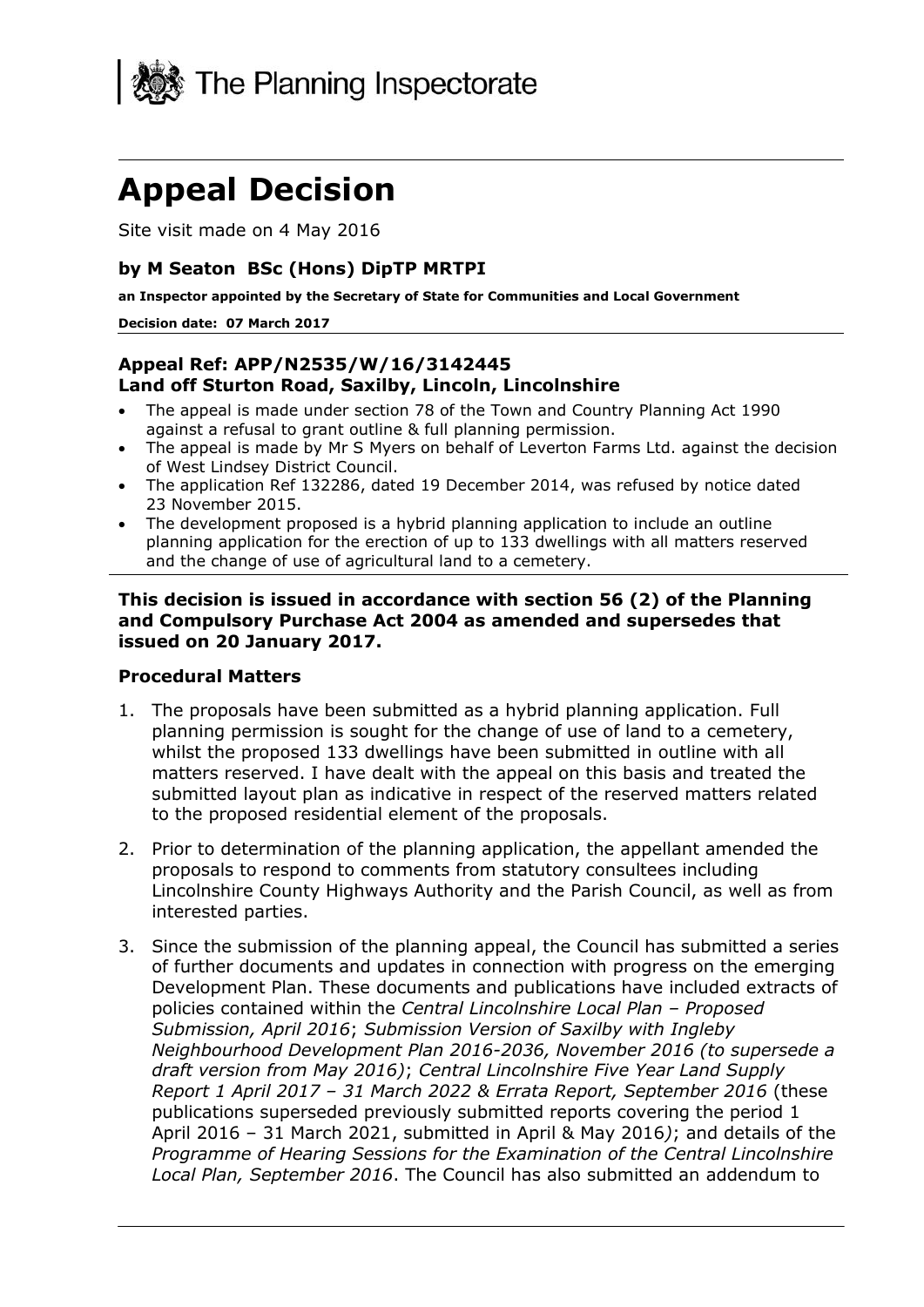its statement of case in April 2016 reflecting a summary of the position of the earlier submitted documents and their relevance to the appeal proposals.

- 4. In response to these submissions, the appellant has provided a supplementary statement dated October 2016, which has been accompanied by a number of further documents. These include *North Kesteven District Annual Monitoring Report 1 April 2014 – 31 March 2015*; *West Lindsey District Annual Monitoring Report 1 April 2014 – 31 March 2015*; *City of Lincoln District Annual Monitoring Report 1 April 2014 – 31 March 2015*; *Details of Inspectors' Matters, Issues and Questions for Examination of the Central Lincolnshire Plan, September 2016*; and a copy of the appellant's representations to the Draft Saxilby with Ingleby Neighbourhood Plan 2016.
- 5. I have carefully considered the appellant's contention made during the course of the appeal, that the additional submissions which have been made by the Council should be disregarded as a consequence of the lateness of their submission within the overall timetable for the planning appeal. Whilst I appreciate that the Council's submissions have been made outside of the procedural timetable for submissions, I am satisfied that they represent changes of circumstance to material considerations of relevance to the pertinent issues addressed by the appeal proposals. In this respect, and being mindful of the publication dates of the various documents, I do not consider that the submissions could be reasonably regarded as *late submissions* for the purposes of determining the appeal. As a consequence, I conclude that it would in fact be unreasonable to disregard the submissions as they clearly represent the most current and up-to-date iterations of the material considerations.
- 6. Further to the above, a Unilateral Undertaking (UU) dated 19 February 2016 addressing matters related to affordable housing and phasing, along with the provision of contributions towards healthcare provision; primary and secondary education; highways; the provision of a multi-use games area (MUGA); as well as towards the future provision and/or improvement of open space land and cemetary land, was submitted by the appellant during the course of the appeal.
- 7. My decision has taken these additional documents and plans into account, and I will return to these where pertinent later on within this Decision.

## **Decision**

8. The appeal is allowed and outline/full planning permission is granted for a hybrid planning application to include an outline planning application for the erection of up to 133 dwellings with all matters reserved and the change of use of agricultural land to a cemetery on Land off Sturton Road, Saxilby, Lincoln, Lincolnshire, in accordance with the terms of the application Ref 132286, dated 19 December 2014, and subject to the conditions as set out within the annex.

## **Application for costs**

9. An application for costs has been made during the appeal by the appellant against the Council. This application will be the subject of a separate Decision.

## **Main Issue**

10. The main issues are;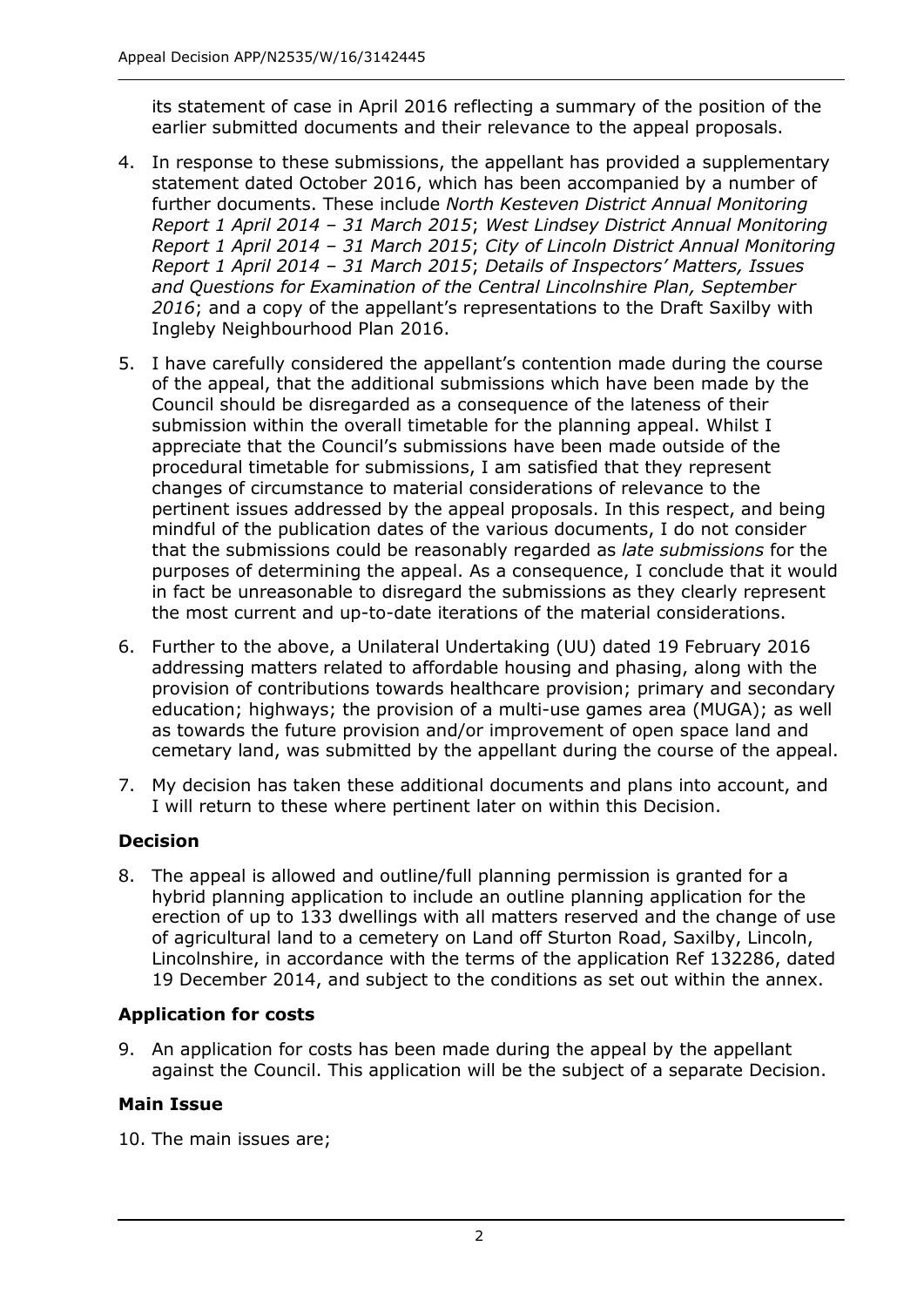- the effect of the proposed development on the rural character and appearance of the landscape; and,
- the effect of the proposed development on the setting of the nearby Grade I listed Church of St. Botolph.

#### **Reasons**

#### *Character and appearance*

- 11. The appeal site occupies approximately 5.75 hectares of agricultural land to the north of Saxilby, and to the west of Sturton Road. The land is bounded to the south by an access track and footpath adjacent to existing residential properties and the churchyard to St. Botolph. To the west of the site is existing residential development, with agricultural land to the north.
- 12. Whilst I would acknowledge the proximity of the appeal site to the existing boundary defined by the extent of the built form of the village, and the references made to historic usage as a cricket pitch and pavilion, the site now clearly occupies a position within the open countryside, albeit abutting the settlement. In longer views of Saxilby when approaching from the north, the appeal site is read as part of the foreground to the existing village, and although the tower of St. Botolph's is partially screened by mature trees, it remains a prominent feature on the skyline, aided by the clear vista provided by the churchyard which is absent of existing development. Nevertheless, whilst the wider environment is undoubtedly rural in character, the church is set within the context of existing surrounding residential development, with the roofs and in certain places dwellings themselves clearly visible and a constituent part of the character and appearance of the settlement as viewed from the countryside to the north.
- 13. I would not dispute that the proposed development would result in a permanent and adverse change to the character and appearance of the appeal site itself, particularly for users of the footpath and development bordering the appeal site. This conclusion would be even allowing for the incorporation of a proportion of open space within the wider layout of the development and the managed extension to the cemetary. In this respect, I recognise that the development of the land would, to some extent, run counter to the NationL Planning Policy Framework's (the Framework) core planning principle (paragraph 17) of recognising the intrinsic character and beauty of the countryside. However, although the land is pleasant there are no overall specific characteristics of the appeal site which would warrant its full protection over and above any other area of countryside.
- 14. Whilst not enclosed by existing development in the manner referred to in the context of the relatively recently consented residential development at Church Lane in Saxilby, I am nevertheless satisfied that the site would clearly and effectively relate to the existing settlement. I have had careful regard to the references to the sensitivity of entrances to villages within the Till Vale and Trent Valley landscape character areas, as defined within the West Lindsey Landscape Assessment. However, whilst acknowledging the topography of the site and the outline nature of the proposals at this stage, I consider that a proportionate development of the appeal site would, with appropriate detailing of planting and visual mitigation, be acceptable in the context of the wider overall character of the landscape. I accept that the development would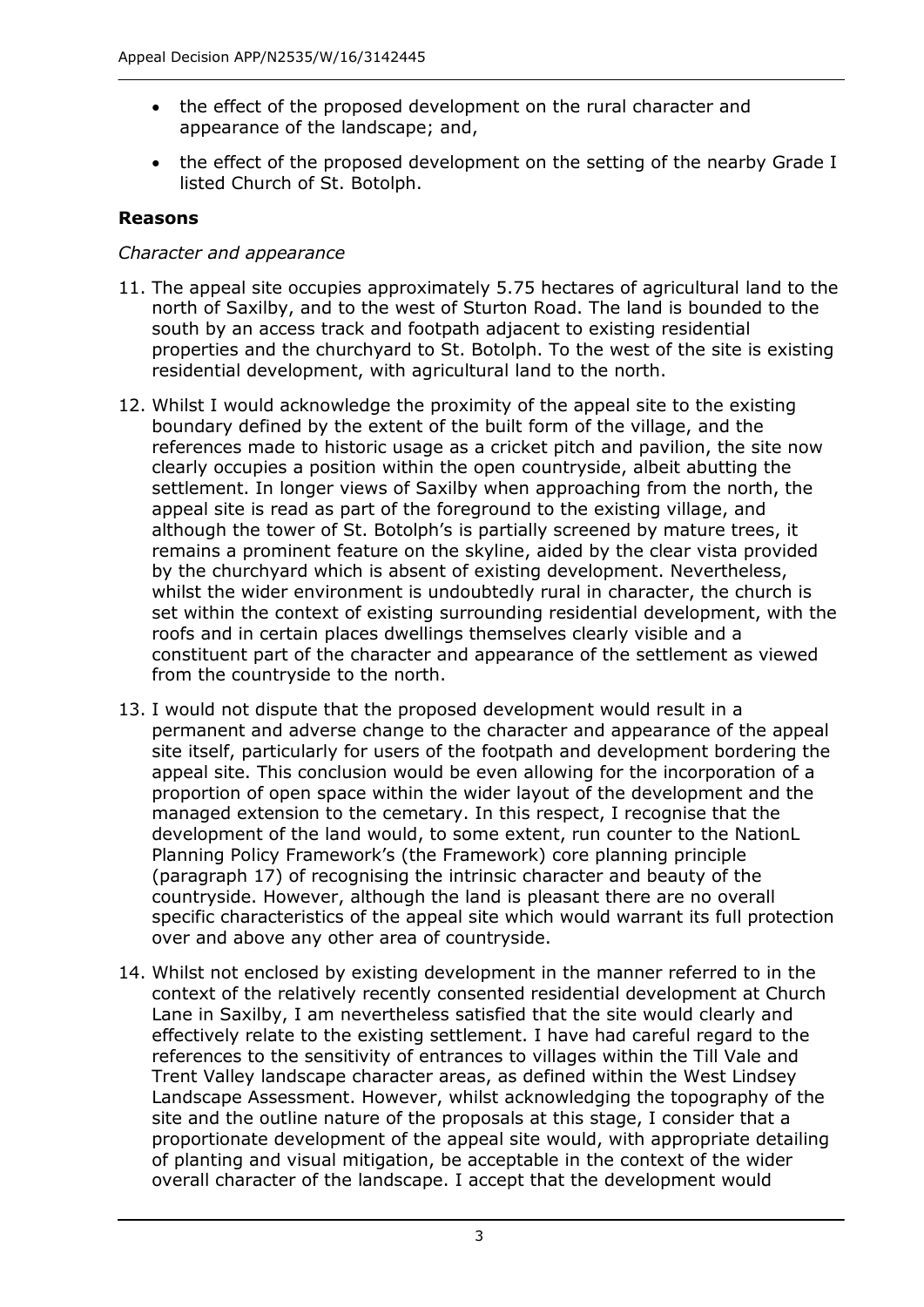amount to a change to the existing disposition of land use to the north of Saxilby, but not that the resultant effect would be the loss of the rural character of the northern approach.

- 15. The indicative plans demonstrate how a varied layout of development could be accommodated with a lower density set around the northern and eastern boundaries in particular, and how a 'wedge' of open land would break up the development and border part of the northern boundary. I also note that the plans demonstrate that the proposals would provide the opportunity for the retention of existing field boundaries and hedgerows, as well as the incorporation of a reasonable level of additional planting and landscaping. I find that the provision of a lower density of development and open space towards the northern part of the appeal site would provide for an improved transition between the remainder of the development and surrounding agricultural land. As a consequence, I consider that the development, with the benefit of the open space provision and appropriate mitigative planting and landscaping, would in time be able to replicate the rural character presented by the existing northern fringe to the village.
- 16. The proposed development would undoubtedly result in an adverse impact on the character and appearance of the appeal site itself, albeit that I am satisfied that it would be possible to incorporate a layout and design of development which would not result in an overall unacceptable impact on the wider landscape character of the rural area, or the character and appearance of the settlement. As a consequence, I have not found there to be any conflict with saved Policy NBE20 of the Local Plan Review, as I am satisfied that the resultant effect of the proposals would not detract from the overall rural character of the settlement edge and countryside beyond.

## *Setting of the listed building*

- 17. In determining this appeal, I also have a statutory duty, under Section 66(1) of the Planning (Listed Buildings and Conservation Areas) Act 1990, to consider the effect of the proposal on the special architectural and historic interest of the setting of the listed building, which in this instance is the Grade I listed medieval Church of St. Botolph, and its relationship with the medieval heritage assets in Ingleby to the north. The statutory duty conveys the need to have special regard to the desirability of preserving the setting. I am mindful that paragraph 132 of the Framework states that when considering the impact of a proposed development on the significance of a designated heritage asset, great weight should be given to the asset's conservation. Paragraph 134 of the Framework confirms that where a development proposal would lead to less than substantial harm to the significance of a designated heritage asset, this harm should be weighed against the public benefits of the proposal, including securing its optimal viable use.
- 18. As set out above, the church is set within the context of the wider growth and surrounding development of Saxilby. Nevertheless, a key element of its significance and setting is the continued availability of wider views of the church tower across rural land from outside of the settlement to the north. The existing absence of development from within the foreground of these views is a constituent part of the value of the setting. I have also had regard to the spatial relationship between the church and the medieval heritage assets in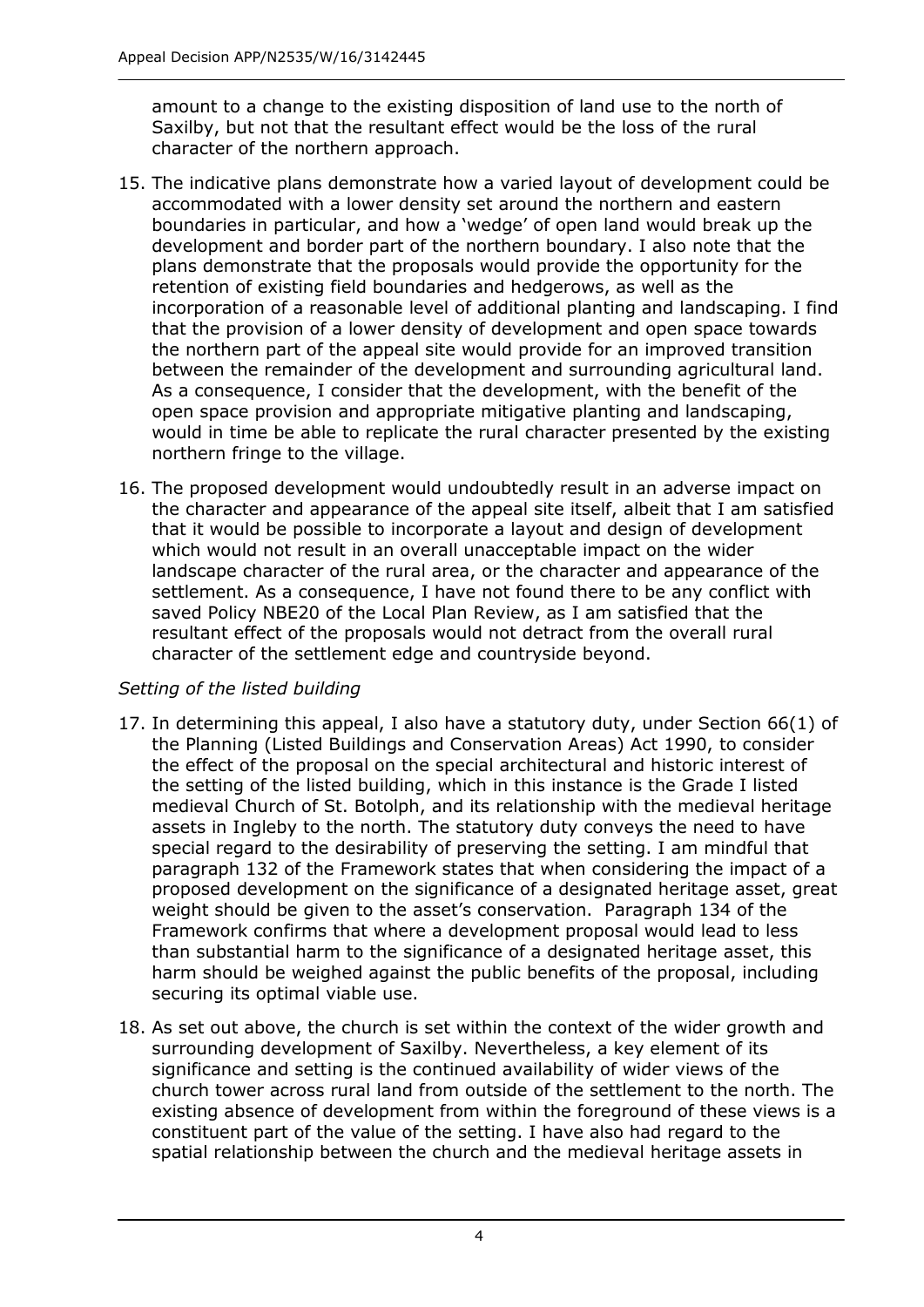Ingleby to the north, including the scheduled deserted village of North Ingleby and the unscheduled moated site/village to the south of Ingleby.

- 19. I would not disagree that the proposed development would have an adverse effect on the setting of the listed church by virtue of the introduction of development on the land within the foreground of existing views. Nevertheless, I note that in response to concerns expressed by Historic England to the impact on the setting, the appellant has incorporated the aforementioned open space within the layout in such a manner as to preserve a clear vista from north of Saxilby towards the tower of the church, and maintain a degree of spatial relationship with the medieval heritage assets to the north. Whilst in this regard I have noted the Council's contention that the gap in the proposed development to facilitate the visibility of the church from the north would essentially be an artificial arrangement in contrast to the existing wide-open vista available from open countryside, the existing view valued as part of the setting would not be wholly eroded or lost. Indeed, whilst I accept that there would still be a residual impact on the setting of the listed building, I am satisfied that the proposed mitigation would preserve much of the value of the heritage asset derived from its visibility from the north of Saxilby, thus rendering the harm to be limited.
- 20. I have identified that the proposed development would cause some limited harm to the setting of the listed building, and although this would be less than substantial harm, I must attach considerable importance and weight to that harm. I have therefore found some limited conflict with saved Policy NBE10(iv), which requires development to not have a detrimental effect on skylines or important views. Furthermore, and in accordance with paragraph 134 of the Framework, the proposal would lead to less than substantial harm to the significance of a designated heritage asset, albeit to which I must attach considerable importance and weight.

## *Other Possible Harm*

- 21. Interested parties have raised a significant number of other concerns with regards the proposed development, in the course of both the assessment of the planning application and the appeal.
- 22. The volume of recent development and consents which have been granted to other housing schemes within Saxilby, in the form of both infill and large-scale development, has been cited as a concern in respect of the impact on the village and its infrastructure. I have had regard to the references to the cumulative impact with other residential development within Saxilby. However, I am mindful that in this instance, the appellant has sought to address the impact on schools and healthcare in particular which would arise from the future occupation of the proposed dwellings, as well as provide contributions towards open space provision on the site, and a MUGA within the village to address the increased demand on existing facilities. The provision of the identified contributions where the new development would result in an increased demand for such infrastructure which cannot be met by the existing provision, would address the directly related impacts of the development on infrastructure which have been identified, and would include the phasing of the delivery of the open space. In respect of drainage and water infrastructure, I have not been provided with a compelling reason why any issues or matters could not be appropriately addressed with the relevant statutory undertaker,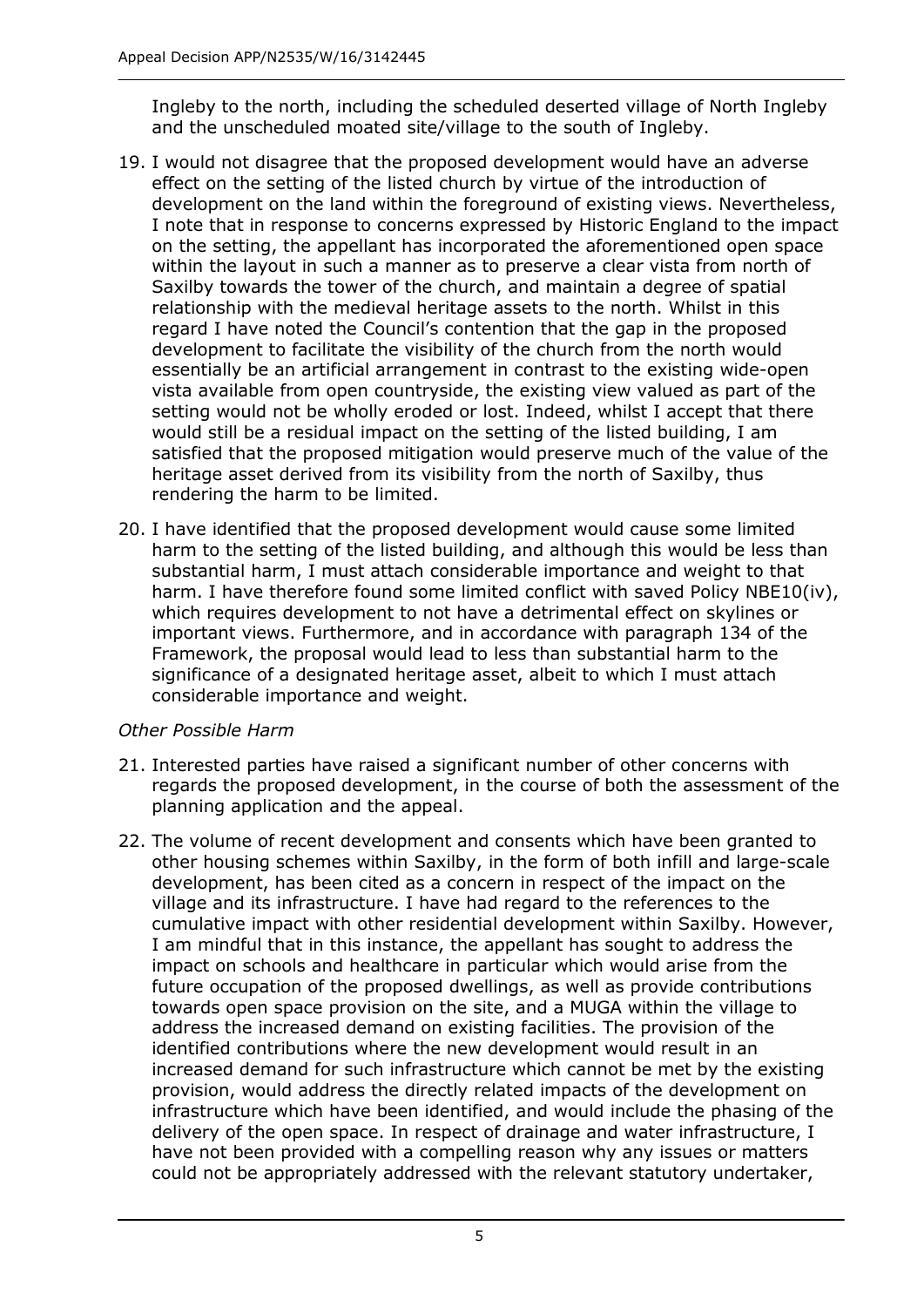and note that the appellant has sought to address the delivery of matters related to drainage as part of the planning obligation.

- 23. I have had regard to the concerns regarding the accessibility of the appeal site to services and facilities. However, I am satisfied that the existing footpath network allows good access to the village, with the various services and facilities all within reasonable walking distance, albeit that I acknowledge that some of the distances could be considered to be at the higher end of the acceptable spectrum. I note that public transport options are available in the form of both bus and rail services to surrounding larger settlements, whereby access is available to jobs and secondary education. These conclusions are consistent with the classification of Saxilby as a Primary Rural Settlement with good access to services and facilities.
- 24. Whilst access to the site is a reserved matter at this stage, many concerns have focussed on highway safety and the potential for severe congestion as a result of the traffic generated by the development, particularly in accumulation with other developments. Whilst I accept that the likely final quantum of development would have an impact on the use of the local highway network, I have not been provided with any compelling evidence which demonstrates that it would not be possible to provide access to the appeal site without an adverse impact on highway safety. Furthermore, I am mindful that the Council and Highway Authority's conclusions related to the appellant's Transport Assessment (TA) based upon the indicative proposals are that the existing road network would be able to safely accommodate the traffic generated by the proposals, even allowing for the development of the recently approved Church Lane scheme. Whilst I accept that there may be some adverse impact on the capacity of the Mill Lane/A57 junction, I would agree with the conclusions of the TA and the Highway Authority that the increased pressure would overall be limited, and that it would not represent a residual cumulative impact of development which would be severe, as set out at paragraph 32 of the Framework.
- 25. Turning to the appeal site itself, whilst the land is currently used for agricultural purposes, the site is not assessed as being best and most versatile agricultural land, being identified as Grade 3 land within the Agricultural Land Classification criteria. I have also had regard to the concerns over the drainage of the site with the potential for flooding highlighted, although I am mindful that the indicative plan shows the incorporation of swales within the layout and a detention basin within the landscaping towards the north-east corner, which would form part of a Sustainable Urban Drainage System (SUDS). I have also had regard to the approval in principle which has been provided by the lead drainage authority, Anglian Water, and the Environment Agency. In respect of the impact on biodiversity, I would agree with the Council's assessment that the features of interest are confined to the boundary hedgerows and trees, and see no reason why a landscaping scheme could not retain and strengthen these habitats, which in particular would benefit any bats using the area.
- 26. In respect of the impact on living conditions, whilst acknowledging that the application is in outline only, there is no reason to believe that the site could not be developed for residential use without causing loss of privacy or other harm to the amenity of neighbouring residents, or unacceptable disturbance during construction. I have had regard to the concerns over loss of a view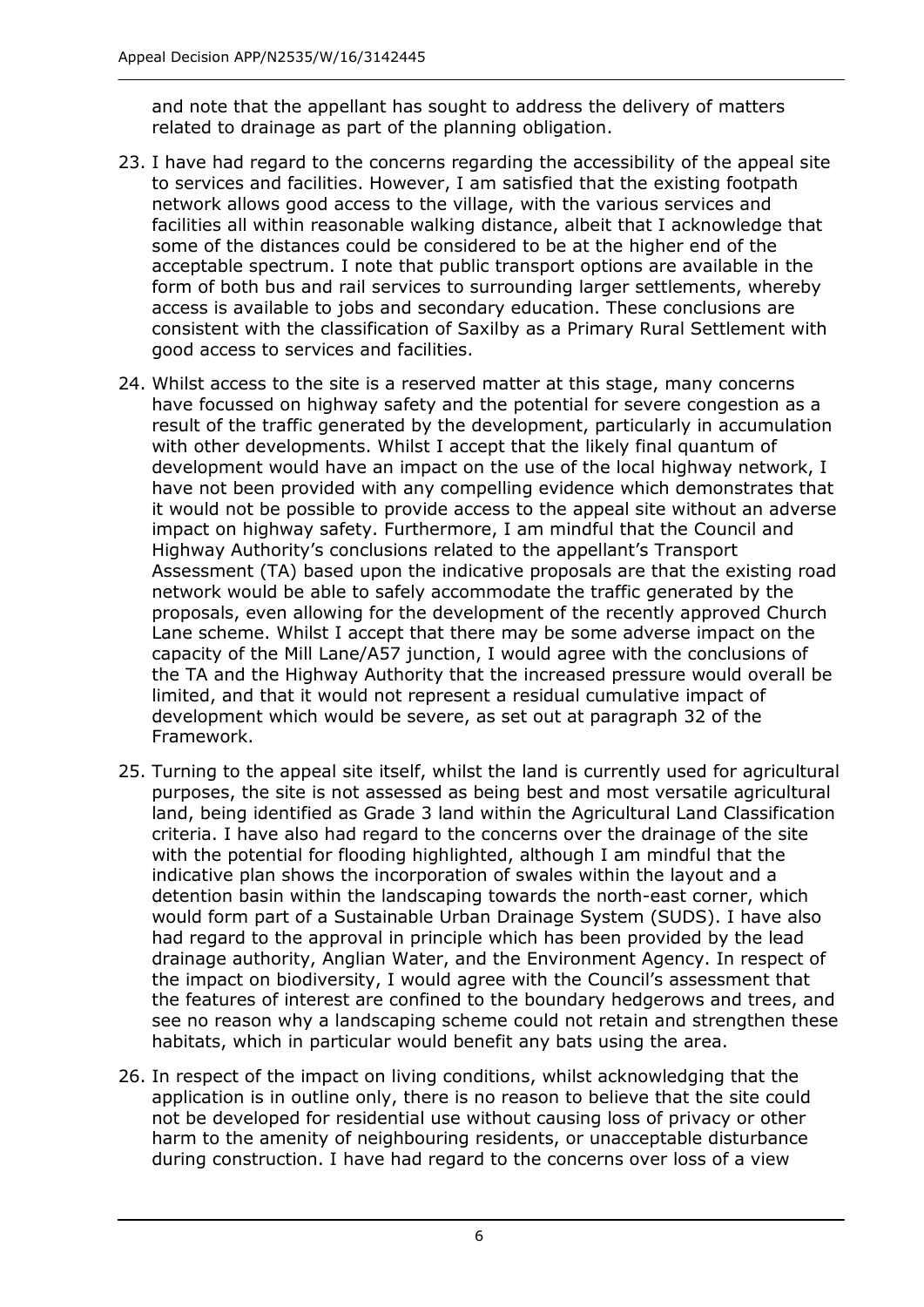across the existing appeal site, but whilst I accept that the outlook would alter for neighbouring residents, this would not be unacceptable in planning terms.

27. I have had regard to an assertion that there is no need for an additional cemetery and that this will only cater for new development within Saxilby. However, I note that the provision of the cemetery is reported as being further to discussions regarding need generated by both existing and future development at a pre-application stage with the Parish Council, and note that the future operation and maintenance of the cemetery has been addressed through a planning obligation. Furthermore, whilst I have taken into account the accusation that insufficient public consultation has taken place with the local community in this instance, the submitted evidence would appear to indicate the contrary, with the Council reporting that the appellant has in fact undertaken a number of consultation exercises, including letter drops and presentations.

## *Planning Benefits*

- 28. The Council has highlighted in the Central Lincolnshire Five Year Land Supply Report 1 April 2017 – 31 March 2022 (incl. Errata Report) dated September 2016, that it is possible to identify a 5.26 year supply across West Lindsey, Lincoln City and North Kesteven. However, as the appellant has highlighted in their most recent submission, this assessment is based on an Objectively Assessed Need (OAN) of 1,540 dwellings per year, which is set towards the lower end of the range of 1,432 and 1,780 dwellings per year indicated within the Submission Version of the Central Lincolnshire Local Plan, despite the growth agenda being promoted for Central Lincolnshire. Furthermore, the supply calculation places a significant reliance upon sites which are proposed to be allocated in the emerging Local Plan, and for which there would appear to have been substantial objections, and the position has not yet been resolved as part of the Local Plan process.
- 29. The appellant has not proposed an alternative calculation of the housing land supply position, although I would agree with the contention that the current reported position could not be considered to be robust. However, despite the Council maintaining that it is able to demonstrate a 5 year housing land supply through incorporation of allocations in the emerging plan, it has conceded that as a consequence of its inability to currently demonstrate sufficient allocations within the spatial strategy of the current Local Plan to meet supply, its housing supply policies should be considered to be out of date. The proposals should therefore be assessed against the presumption in favour of sustainable development set out at paragraph 14 of the Framework, which states that planning permission should be granted unless any adverse impacts of doing so would significantly and demonstrably outweigh the benefits of development.
- 30. In this respect, the proposed development would result in the contribution of up to 133 dwellings towards the delivery of housing in the Central Lincolnshire area and towards the long-term housing requirement, and considerable weight in support must be afforded to this provision. This would accord with the underlying objective of Chapter 6 of the Framework, which is to seek and significantly boost the supply of housing, and ensure choice and competition in the market for land for housing. I am also mindful that the proposed development would secure provision towards an identified need for affordable housing within West Lindsey, which is particularly recognised in Saxilby within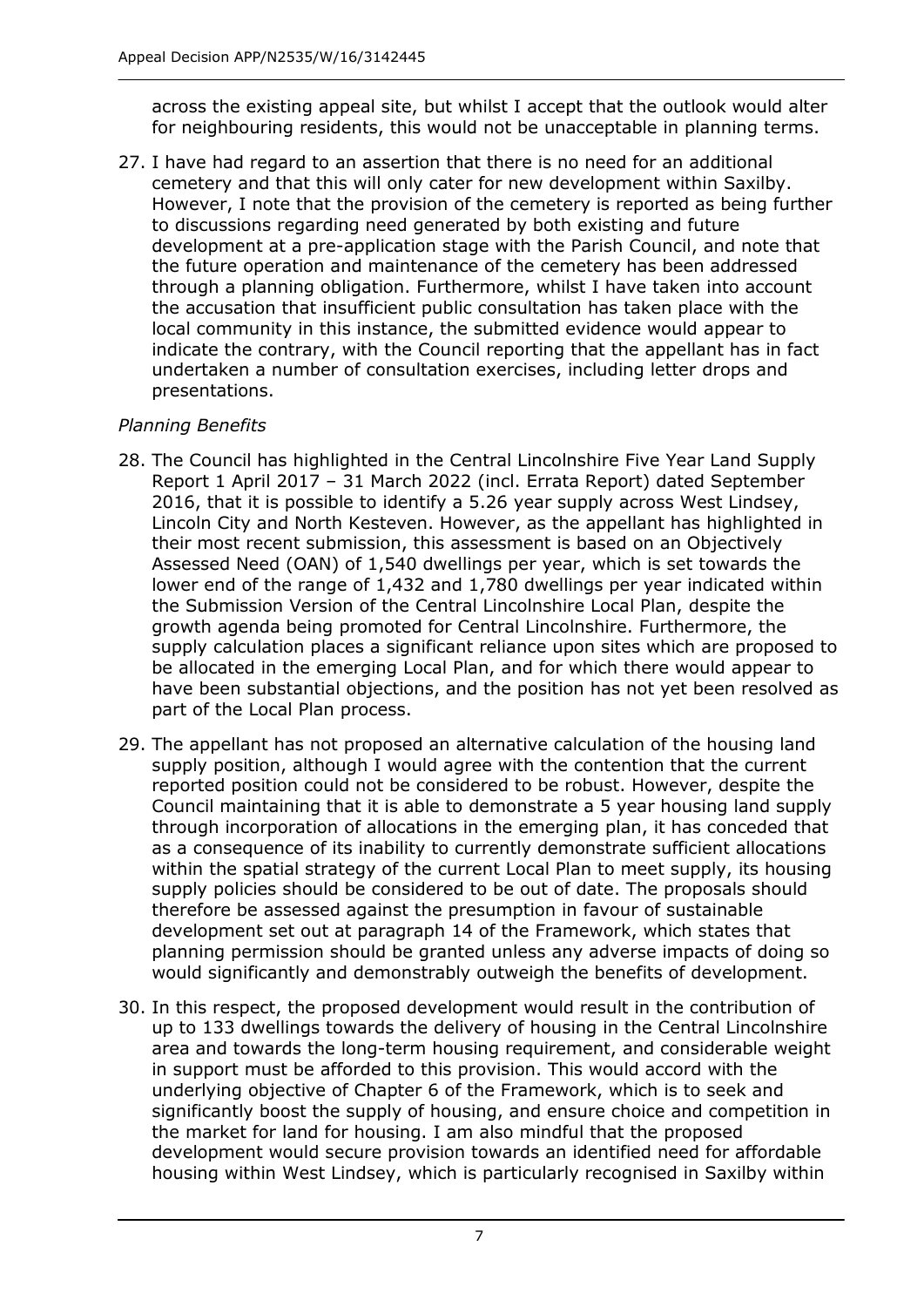the Submission Version of the Neighbourhood Plan. However, I recognise that as a consequence of viability considerations, the agreed provision of 10.5% (or 14 affordable units) would be less than the 25% level sought within the Development Plan. Nevertheless, this provision would attract moderate weight in support of the proposals.

31. Further to the additions to the local housing market, the proposed development would also provide some limited economic benefit as a result of the opportunities for the creation of employment from the construction of the dwellings, as well as the potential for resultant training opportunities in the local area. I am also satisfied that the development would provide some support to existing local services. The provision of a cemetery extension to meet the existing and proposed needs of Saxilby would provide some limited weight in support of the proposals, as would the addition of public footpaths, shown indicatively running through the site and along the northern boundary.

# *Obligations and conditions*

- 32. As set out at the beginning of this Decision, the appellant has submitted a Unilateral Undertaking in support of the proposed development. I have already addressed the various constituent elements of the obligation within the Decision. Whilst I have had regard to an indication from the Council during the course of the appeal of a number of detailed matters regarding the obligation which they intended to discuss with the appellant, no further submissions were made on this matter. Nevertheless, I am satisfied that the undertaking is in order and meets all the requirements set by the Council. Furthermore, the Council has clearly set out the need for the provision of, or contribution towards the various obligations, as well as specifically identifying the direct relationship to the development, the necessity and acceptability in planning terms, and that the obligations are fairly and reasonably related in scale. In this respect, I am satisfied that the obligations would accord with the provisions of Regulation 122 of the Community Infrastructure Levy regulations 2010 and the tests for planning obligations set out in the Framework.
- 33. Turning to the suggested conditions, I have considered these in the light of paragraph 206 of the Framework. Conditions relating to timeliness regarding both the residential element and the cemetery extension, the submission of reserved matters, the overall quantum of development, and the identification of plans are necessary in the interest of proper planning and certainty. The submission and agreement of details relating to the drainage of the site would be in the interests of preventing the increased risk of flooding, whilst a scheme for the disposal of foul waters would be necessary in the interest of the proper drainage of the proposed development.
- 34. Whilst acknowledging the outline nature of the proposals and that all matters are reserved, I consider that the implementation of improvement works to the public highway as detailed in the Supplementary TA, details of speed reduction on Sturton Road, and the requirement for full engineering, drainage, street lighting and construction details of the street layout, would be fundamental issues in the interests of highway safety and to ensure the visual amenity of the area. The securing of a Travel Plan would be in the interests of encouraging the use of sustainable means of travel. Conditions safeguarding the use of the public space and cemetery solely for that use, as well as providing protection for existing trees and hedgerows including the timing of any works, would be in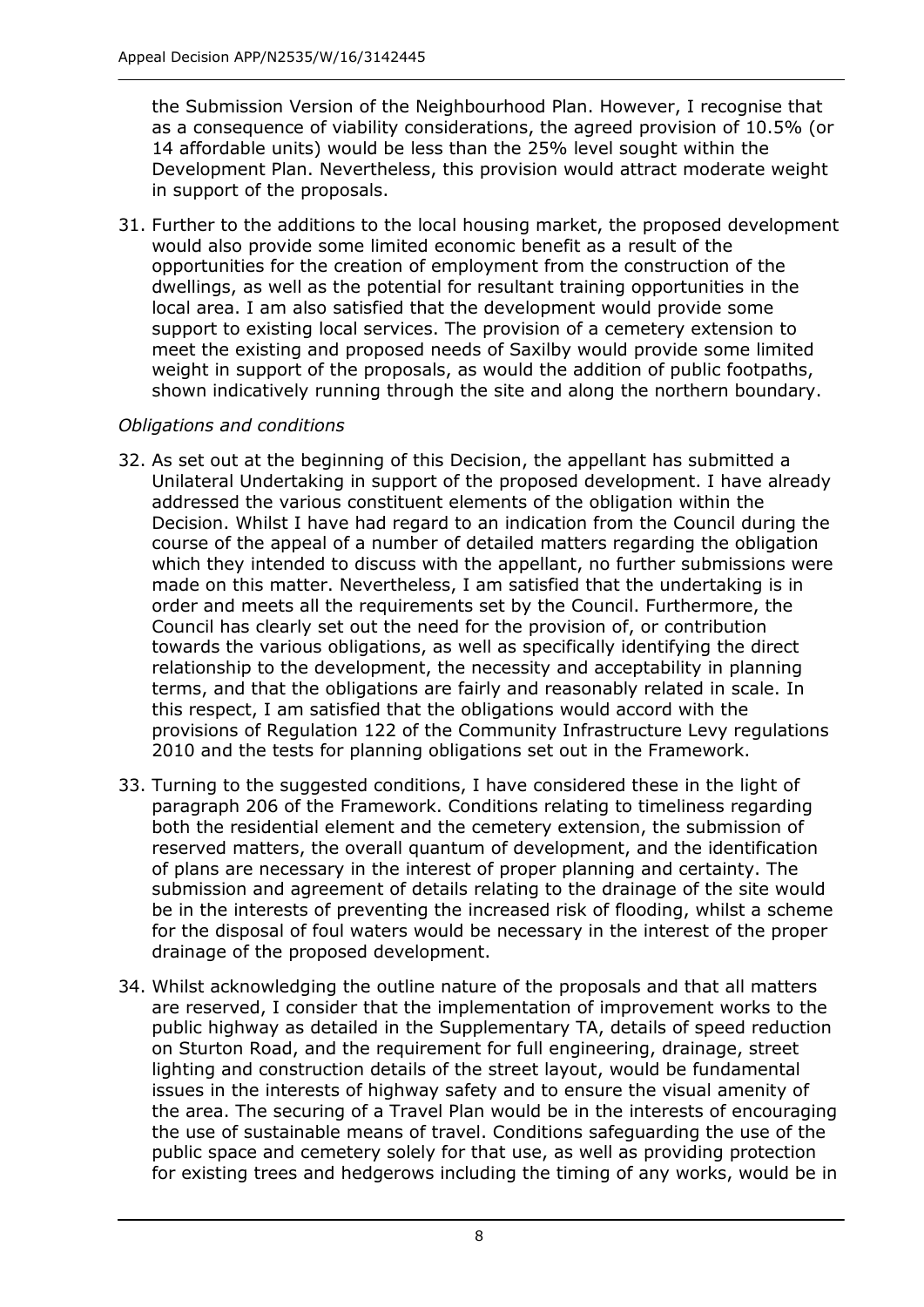the interests of the character and appearance of the development, the maintenance of the setting of the listed church, and the biodiversity interests of the site.

## **Planning Balance and Conclusion**

- 35. I have concluded that the appeal site is situated within an accessible and sustainable location for new development, and would make a significant social contribution to the local housing market through the provision of additional housing and affordable housing units, to which I attach considerable weight. The proposed development would also make some limited social provision for Saxilby in the form of the extension to the cemetery and additional footpath links, as well as the economic benefits related to the construction and future occupation. However, whilst I am satisfied that the proposals would not detract from the overall rural character of the settlement edge and countryside beyond despite the adverse impact on the character of the appeal site itself, I have concluded that the proposals would result in there being less than substantial harm to the setting of the listed church and the contribution that setting makes to its significance, and to this I have attached considerable importance and weight. However, I consider that the public benefit in respect of the provision of additional housing including affordable units, the extension to the cemetery, and the economic benefits attached to the proposals, would outweigh the harm to the setting of the listed building.
- 36. In respect of other possible harm identified by interested parties in relation to the proposed development, I conclude that none would be likely to result from the scheme.
- 37. I am satisfied that the benefits of the proposed development would clearly outweigh the identified harm, and that having regard to all other matters raised and the economic, social and environmental dimensions of sustainable development set out in paragraph 7 of the Framework, the scheme does represent sustainable development. For the reasons given above, and subject to the conditions attached, the appeal should be allowed.

*M Seaton*

INSPECTOR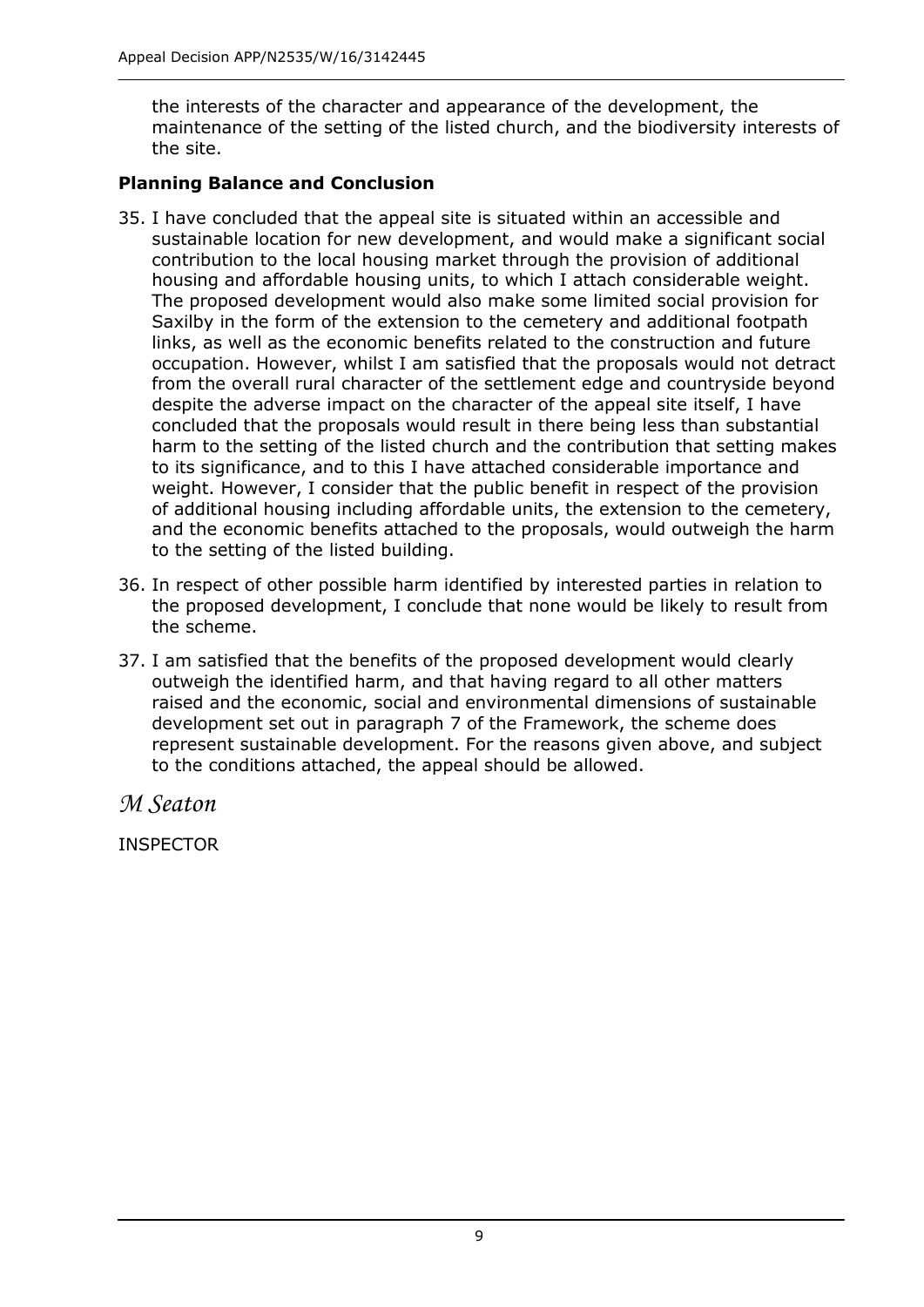# **Annex**

# **Conditions**

- 1) Details of the appearance, landscaping, layout, access and scale of the residential development, (hereinafter called "the reserved matters") shall be submitted to and approved in writing by the local planning authority before any development begins and the development shall be carried out as approved. Application for approval of the reserved matters shall be made to the Local Planning Authority before the expiration of 18 months from the date of this permission.
- 2) The residential development hereby permitted shall be begun either before the expiration of two years from the date of this permission, or before the expiration of one year from the date of approval of the last of the reserved matters to be approved, whichever is the later.
- 3) The cemetery hereby permitted shall be begun before the expiration of three years from the date of this permission.
- 4) No development shall take place until a surface water drainage scheme for the site, based on sustainable urban drainage principles and an assessment of the hydrological and hydrogeological context of the development, has been submitted to and approved in writing by the local planning authority. The drainage strategy should include:
	- Details to demonstrate how run–off will be safely conveyed and attenuated during storms up to and including the 100 year critical storm event, with an allowance for climate, from all hard surfaced areas within the development into existing local drainage infrastructure and watercourse system without exceeding the run off rate for an un developed site, following the principles within the submitted Drainage Statement – Version 3 dated 9th March 2015.
	- Attenuation details and discharge rates to demonstrate that rates would not exceed 6.88 litres per second; and
	- Details of the timetable for, and any phasing of, implementation of the drainage scheme, including in respect of the highway and highway serving individual dwellings, and the public open space;
	- Details of how the scheme shall be maintained and managed after completion for the lifetime of the development including any arrangements for adoption by any public body or statutory undertaker and any arrangements required to secure the operation of the drainage system throughout its lifetime;
	- Confirmation that the receiving downstream surface water system has been cleared and maintained to its original design standard.

The development shall be carried out in accordance with the approved drainage scheme and no dwelling occupied until the approved scheme has been completed or provided on the site in accordance with the approved phasing. The approved scheme shall be retained and maintained in full in accordance with the approved details.

5) No development shall take place, before the works to improve the public highway as identified within Appendix 5 of the Supplementary Transport Assessment dated June 2015 have been certified as being complete by the local planning authority.